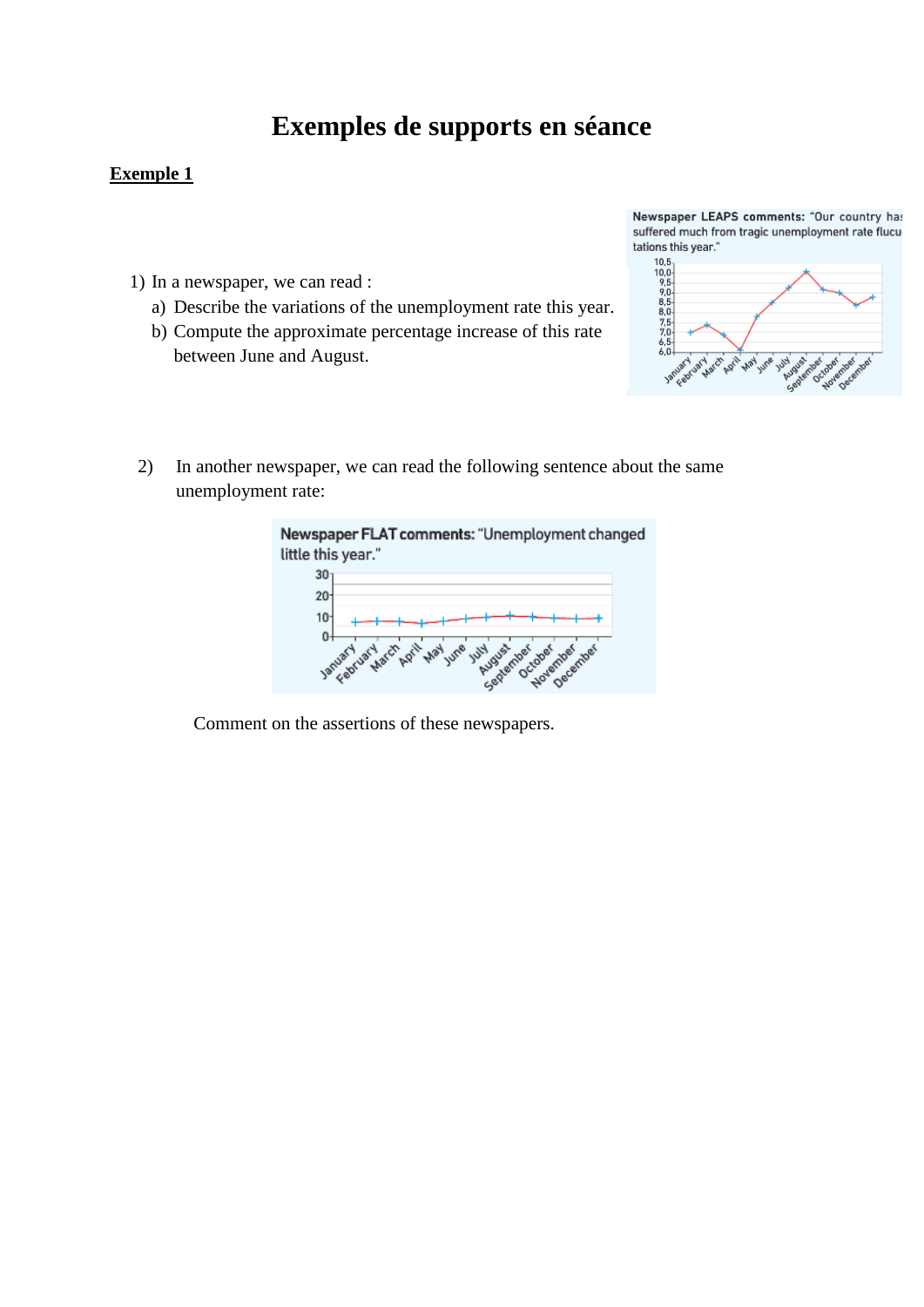## **Exemple 2**



*AB= 10 cm ; AP = DR = 3 cm*

- 1. Describe this geometrical figure.
- 2. What can you conjecture about the red lines ?
- 3. To prove this conjecture:
	- a. Choose a method, describing all the steps of this strategy.
	- b. Apply this method to achieve the demonstration.